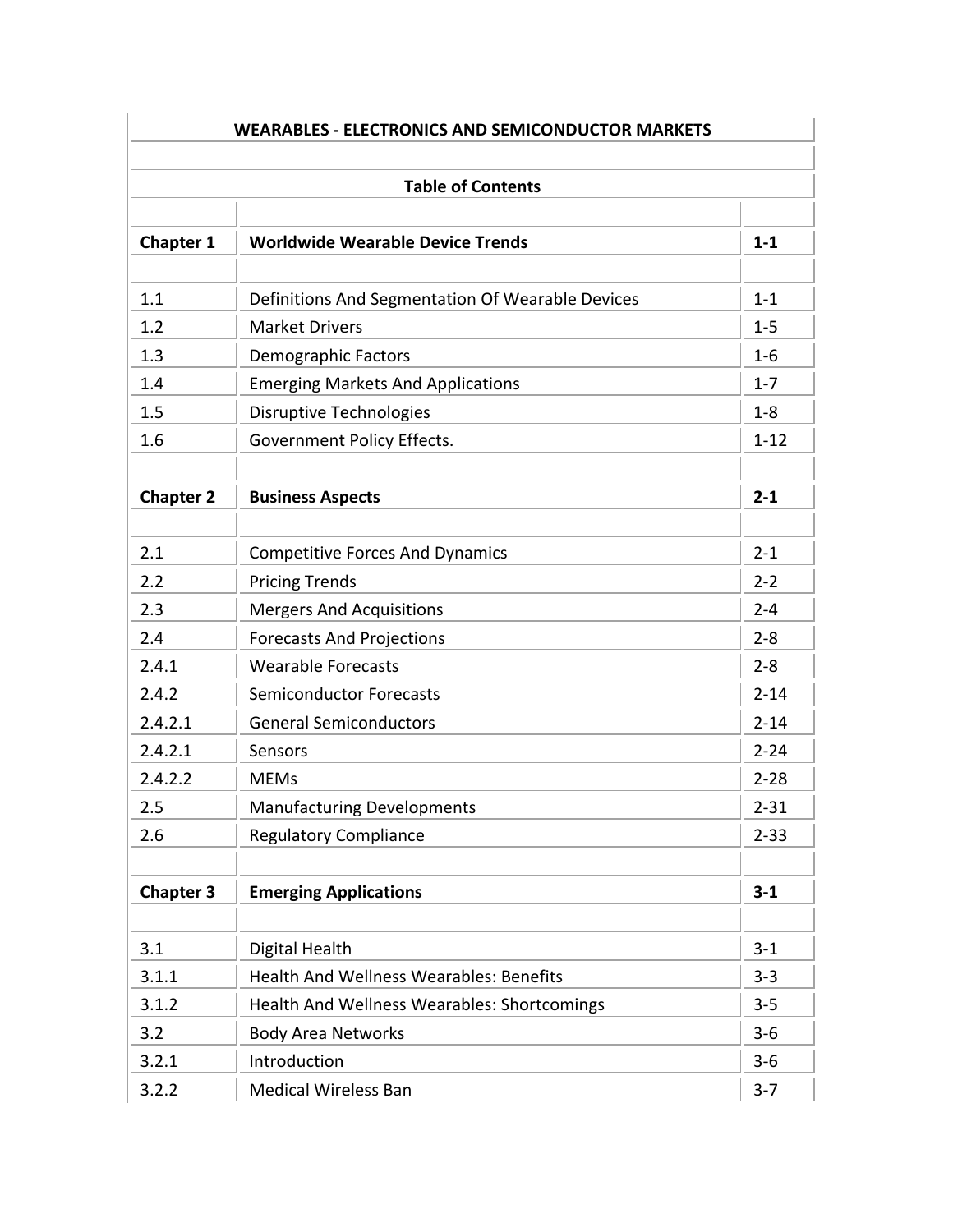| 3.2.3            | <b>Wearable Bans</b>                                   | $3 - 8$  |
|------------------|--------------------------------------------------------|----------|
| 3.2.4            | <b>Implanted Bans</b>                                  | $3 - 9$  |
| 3.3              | <b>Medical Diagnostics And Screening</b>               | $3 - 10$ |
| 3.4              | Genomics                                               | $3 - 11$ |
| 3.5              | Safety And Security                                    | $3 - 13$ |
| 3.6              | Environmental                                          | $3 - 14$ |
| 3.7              | <b>Virtual Reality</b>                                 | $3 - 15$ |
| 3.8              | <b>Indoor Navigation</b>                               | $3 - 17$ |
|                  |                                                        |          |
| <b>Chapter 4</b> | <b>Emerging Types Of Sensors</b>                       | $4 - 1$  |
|                  |                                                        |          |
| 4.1              | Introduction                                           | $4 - 1$  |
| 4.2              | Touch                                                  | $4 - 6$  |
| 4.3              | Pressure                                               | $4 - 6$  |
| 4.4              | Thermal                                                | $4 - 10$ |
| 4.5              | Radiation                                              | $4 - 14$ |
| 4.6              | Humidity                                               | $4 - 19$ |
| 4.7              | Chemical                                               | $4 - 20$ |
| 4.8              | High-Performance Image And IR                          | $4 - 22$ |
| 4.9              | <b>Air And Pollution</b>                               | $4 - 22$ |
| 4.10             | Magnetic                                               | $4 - 23$ |
| 4.11             | Water                                                  | $4 - 24$ |
| 4.12             | Radar                                                  | $4 - 25$ |
| 4.13             | High-Performance Inertial                              | $4 - 25$ |
| 4.14             | High-Performance Microphones And Microphone Arrays.    | $4 - 27$ |
|                  |                                                        |          |
| <b>Chapter 5</b> | <b>Emerging Types Of Actuators</b>                     | $5-1$    |
| 5.1              | <b>High Performance Micro Speakers</b>                 | $5 - 1$  |
| 5.2              | Optical Zoom                                           | $5 - 2$  |
| 5.3              | <b>Micro Shutters</b>                                  | $5-4$    |
| 5.4              | <b>Energy Harvesters</b>                               | $5-5$    |
|                  |                                                        |          |
| <b>Chapter 6</b> | <b>Emerging Manufacturing Techniques And Materials</b> | $6 - 1$  |
|                  |                                                        |          |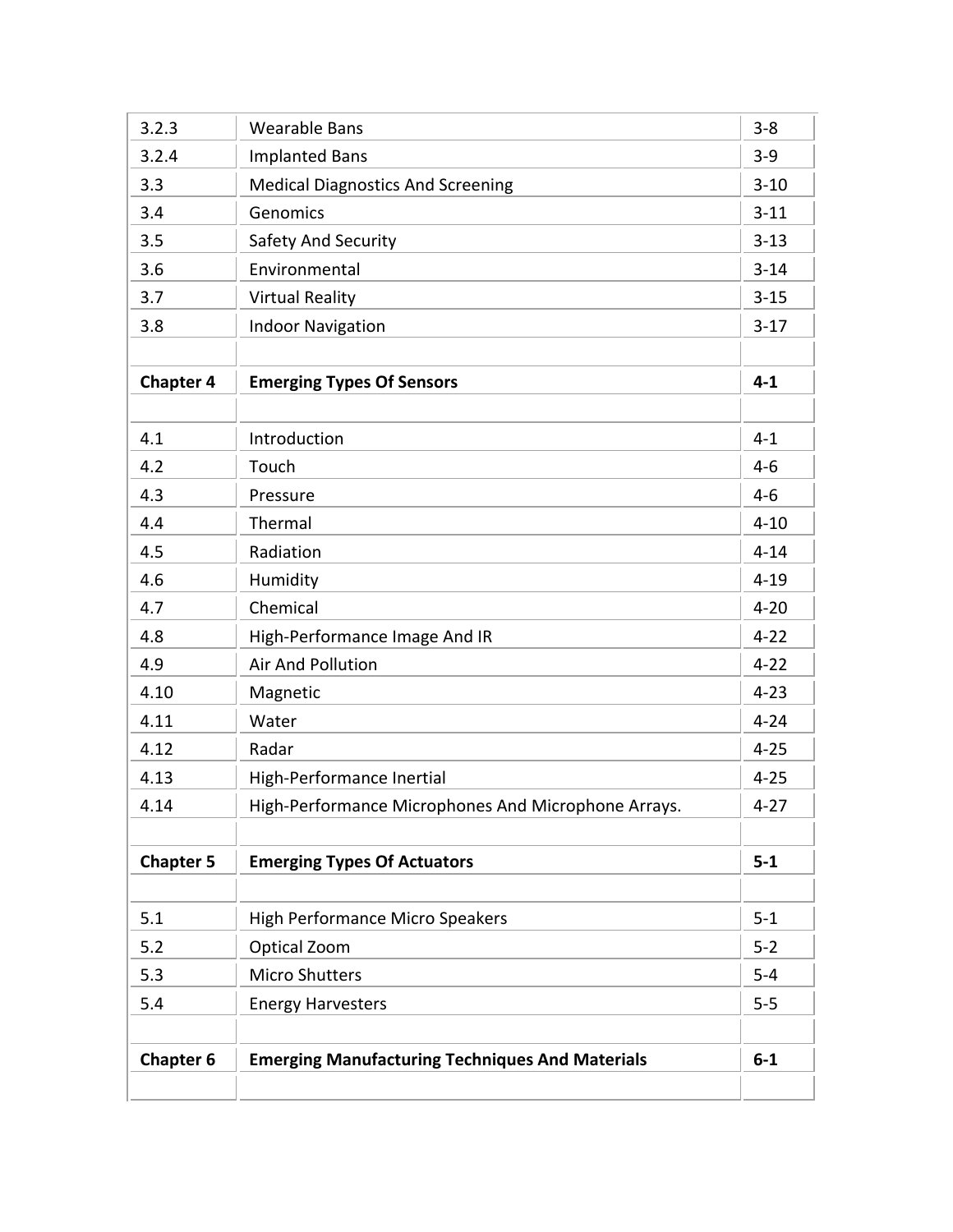| 6.1              | <b>Flexible And Printed Electronics</b>       | $6-1$    |
|------------------|-----------------------------------------------|----------|
| 6.2              | <b>Smart Glass</b>                            | $6 - 2$  |
| 6.3              | <b>Streamlined Assembly Techniques</b>        | $6-6$    |
|                  |                                               |          |
| <b>Chapter 7</b> | <b>Technology Trends And Developments</b>     | $7 - 1$  |
|                  |                                               |          |
| 7.1              | Introduction                                  | $7-1$    |
| 7.2              | <b>Sensor Hubs</b>                            | $7 - 7$  |
| 7.3              | <b>Ultra-Low Power Systems And Components</b> | $7 - 8$  |
| 7.4              | <b>Energy Harvesting</b>                      | $7-9$    |
| 7.5              | Micro Batteries And Energy Storage            | $7 - 12$ |
| 7.6              | Supercapacitors                               | $7 - 14$ |
| 7.7              | Sensor Integration                            | $7 - 16$ |
| 7.8              | <b>Context Awareness</b>                      | $7 - 20$ |
| 7.9              | Connectivity With Smartphones.                | $7 - 20$ |
|                  |                                               |          |
| <b>Chapter 8</b> | <b>Provider Profiles</b>                      | $8 - 1$  |
|                  |                                               |          |
|                  | AiQ                                           | $8 - 1$  |
|                  | Amazon                                        | $8 - 2$  |
|                  | Apple                                         | $8 - 2$  |
|                  | AT&T                                          | $8 - 3$  |
|                  | <b>Belkin</b>                                 | $8 - 4$  |
|                  | <b>Broadcom</b>                               | $8 - 4$  |
|                  | Comcast                                       | $8 - 5$  |
|                  | Conexant                                      | $8 - 5$  |
|                  | <b>COOKOO</b>                                 | $8-6$    |
|                  | Dell                                          | $8 - 7$  |
|                  | Facebook                                      | $8 - 7$  |
|                  | Fitbit                                        | $8 - 9$  |
|                  | Freescale                                     | $8 - 10$ |
|                  | Google                                        | $8 - 10$ |
|                  | HP                                            | $8 - 11$ |
|                  | <b>Imagination Technologies</b>               | $8 - 12$ |
|                  | Ingenic                                       | $8 - 13$ |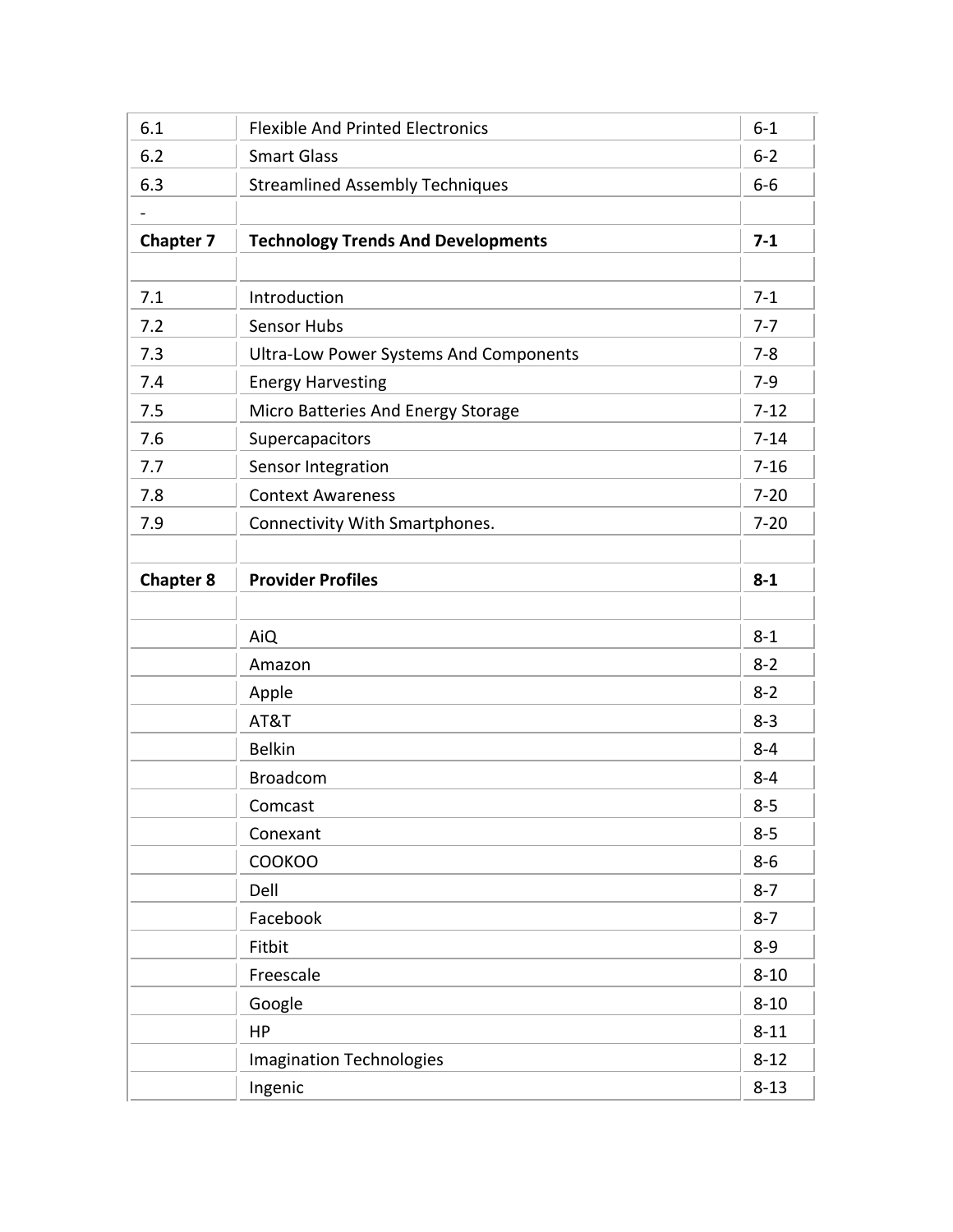|      | Intel                                                | $8 - 14$ |
|------|------------------------------------------------------|----------|
|      | Jabra                                                | $8 - 16$ |
|      | Jawbone                                              | $8 - 17$ |
|      | LG                                                   | $8 - 18$ |
|      | <b>Martian Watches</b>                               | $8 - 19$ |
|      | Microsoft                                            | $8 - 19$ |
|      | <b>Nike</b>                                          | $8 - 20$ |
|      | <b>NVIDIA</b>                                        | $8 - 21$ |
|      | Plantronics                                          | $8 - 22$ |
|      | Pebble                                               | $8 - 22$ |
|      | Qualcomm                                             | $8 - 23$ |
|      | Reebok                                               | $8 - 24$ |
|      | Samsung                                              | $8 - 24$ |
|      | Sony                                                 | $8 - 26$ |
|      | Toshiba                                              | $8 - 27$ |
|      |                                                      |          |
|      | <b>List of Figures</b>                               |          |
|      |                                                      |          |
| 1.1  | <b>Wearable Technology Applications</b>              | $1 - 2$  |
| 2.1  | Market Forecast for Wearables - 2013-2019            | $2 - 10$ |
| 2.2  | Market For Connectivity Devices - 2013-2019          | $2 - 11$ |
| 2.3  | Market For CPU Devices - 2013-2019                   | $2 - 14$ |
| 2.4  | Market For Power Devices - 2013-2019                 | $2 - 16$ |
| 2.5  | Market For Sensor Devices - 2013-2019                | $2 - 19$ |
| 2.6  | Market For GPS Devices - 2013-2019                   | $2 - 21$ |
| 2.7  | Market For Miscellaneous Devices - 2013-2019         | $2 - 23$ |
| 2.8  | Market Share of Semiconductor Devices by Type - 2019 | $2 - 25$ |
| 2.9  | Sensor Fusion Market Forecast By Application         | $2 - 27$ |
| 2.10 | MEMs Market Forecast For Wearables By Device         | $2 - 29$ |
| 2.11 | MEMs Market Forecast For Wearables By Application    | $2 - 30$ |
| 4.1  | Sensor Implementation Using Discrete Components      | $4 - 3$  |
| 4.2  | Sensor IP Subsystem                                  | $4 - 5$  |
| 4.3  | Flexible Skin-Like Circuits                          | $4 - 11$ |
| 4.4  | Sensor Bra                                           | $4 - 13$ |
| 4.5  | Types Of Uv Radiation And Effects On Human Skin      | $4 - 15$ |